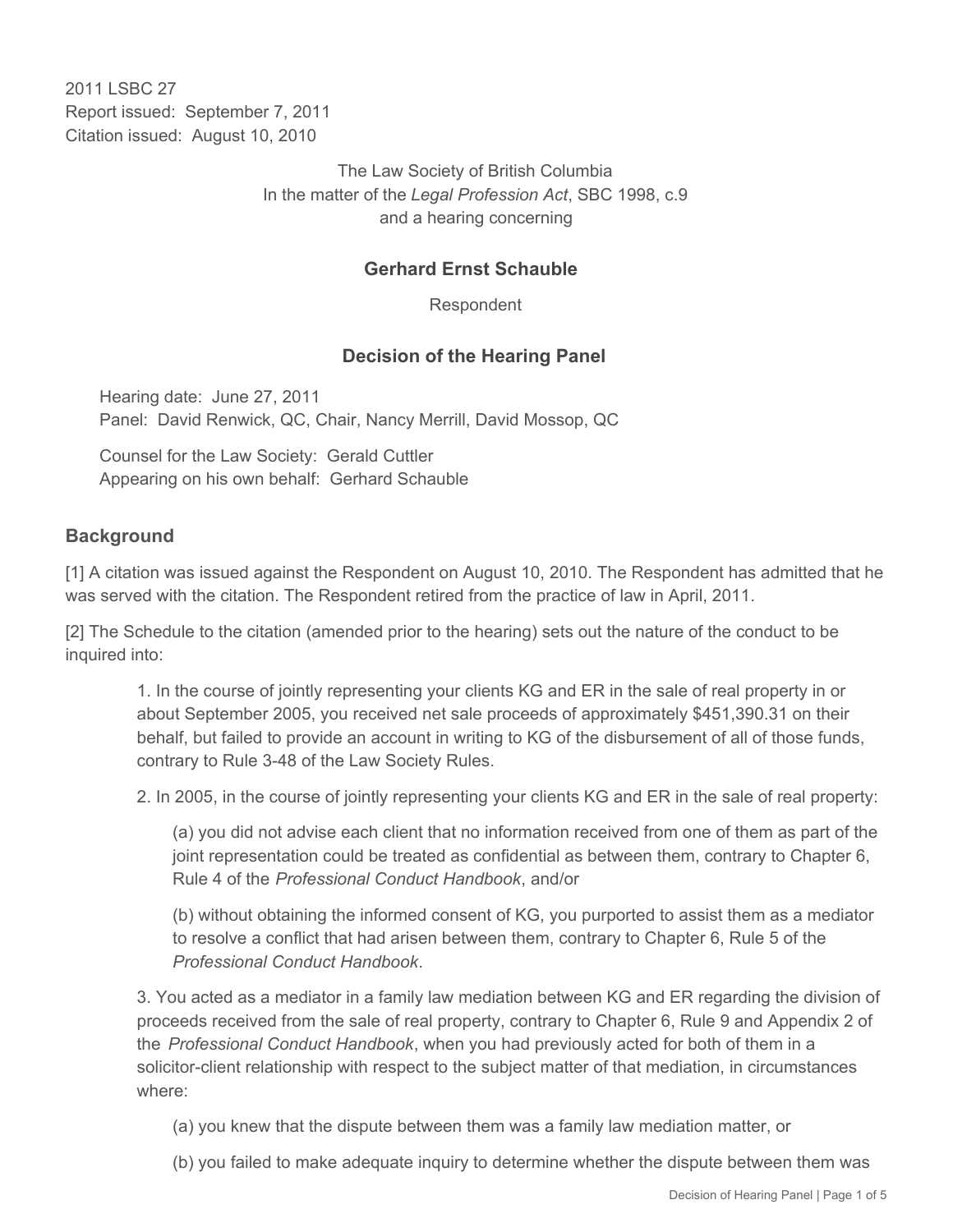a family law mediation.

4. In 2005 in the course of representing your clients KG and ER in the sale of real property owned by them, you also acted as a mediator in respect of a dispute between them regarding the division of the sale proceeds, in circumstances in which a person might reasonably find it difficult to determine whether you were acting as a lawyer or a mediator, contrary to Chapter 7, Rule 6 of the *Professional Conduct Handbook*.

5. In or about 2005, in the course of representing your clients KG and ER in the sale of real property and/or during a mediation between them regarding the division of the sale proceeds, you:

(a) preferred the interests of ER by entering into an agreement with him to reduce the fees payable by him pursuant to the "Retainer Agreement for Negotiation of Property Dispute" dated September 28, 2005, and/or

(b) agreed to keep confidential the terms of your agreement with ER, contrary to:

(i) your obligation to disclose all material information to your client KG pursuant to Chapter 3, Rule 3 of the *Professional Conduct Handbook*, and/or

(ii) paragraphs 7 and 9 of the Retainer Agreement for Negotiation of Property Dispute.

[3] This matter comes before the Panel by way of a conditional admission of a disciplinary violation and consent to disciplinary action that has been accepted by the Discipline Committee under Rule 4-22.

## **Agreed Statement of Facts**

[4] The evidence is set out in the Agreed Statement of Facts. The essential elements follow.

1. The Respondent opened a conveyancing file for KG and ER (the "clients") on August 19, 2005 regarding the sale of their jointly owned property in Peachland, British Columbia.

2. On August 24, 2005 the Respondent received faxed instructions dated August 5, 2005 signed by KG and ER to divide the sale proceeds equally between them and to issue separate cheques in that regard. Therefore the Respondent drafted an Order to Pay to be signed by the clients, irrevocably instructing the Respondent's law firm to divide the estimated net sale proceeds equally between the clients.

3. The Respondent's first meeting with the clients was on September 23, 2005. Prior to this meeting the Respondent was not aware that there was any dispute between the clients as to the division of the net sale proceeds. During this meeting the Respondent was advised that division of the net sale proceeds was in dispute as ER required more than one-half of the net sale proceeds. Consequently the Respondent amended the Order to Pay by crossing out the instructions that the funds were to be "picked up" and inserting in their place "paid subject to payment of outstanding taxes, accounting and legal fees, and upon agreement between the parties as to the outstanding issues or pursuant to Court Order." The clients then executed the amended Order to Pay.

4. The Respondent was now aware that a conflict had arisen between the clients.

5. On or before September 28, 2005 the Respondent drafted and provided to the clients a "Retainer Agreement for Negotiation of Property Dispute" that included a copy of section 78 of the Legal Profession Act (the "Retainer Agreement"). The clients executed the Retainer Agreement on September 28, 2005.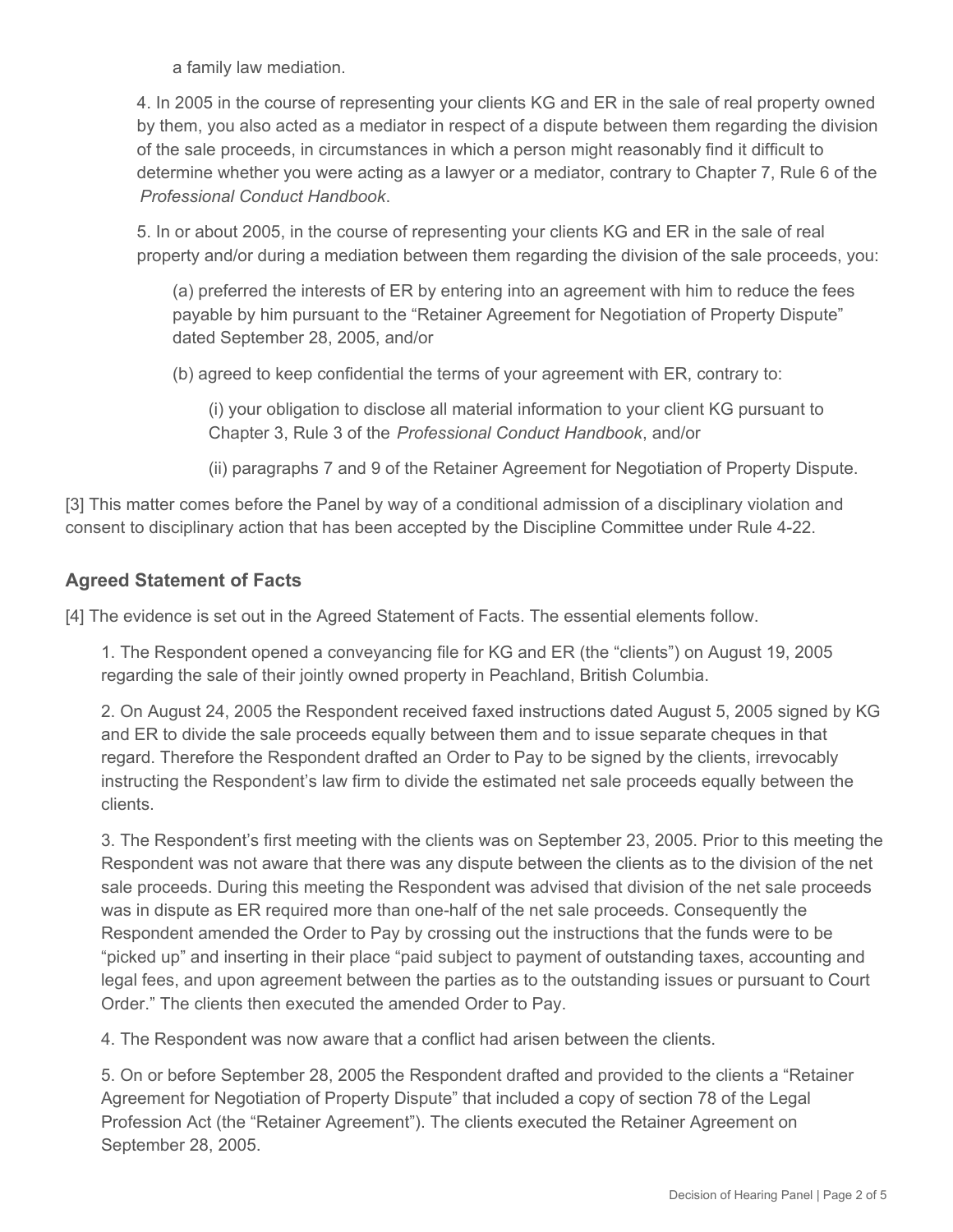6. The Respondent maintains that, before the Retainer Agreement was executed, he was of the view that the dispute between the clients was a commercial dispute and therefore made no inquiries as to whether mediating the dispute between them would constitute a family law mediation as defined in Chapter 6, Rule 9 and Appendix 2 of the *Professional Conduct Handbook*, thereby disqualifying the Respondent from acting as mediator. He believed that, although the clients were living together, they were not married. ER had a wife in Europe, and the mediation involved the sale proceeds from the property, the appliances and household furniture, but no other issues.

7. The Retainer Agreement contained provisions regarding the selection and neutrality of the mediator, withdrawing from negotiations and the requirement of full disclosure by the clients and stipulated that the mediator may disclose all information provided by one client to the other client and that the mediator's fee is ten percent of the amount negotiated.

8. The sale completed on September 30, 2005, and the Respondent received the sale proceeds in the amount of \$451,390.31 in trust. On that same day KG executed an Order to Pay that provided that the net proceeds of sale, being \$245,214.90 after expenses, including the Respondent's account of \$1,500.01 but not including the hold-back amount that would be held pending clearance certificates, would be divided equally between ER and KG, being \$122,607.45 each. The Order to Pay further provided that:

HOLDBACK AMOUNT to be paid as follows once clearance certificates received:

Meyers Norris Penny [the "accountant"]-accounting fees

The Millennia Law Corporation-legal fees

Receiver General of Canada-outstanding taxes

and the balance to be divided and paid equally to ER and KG.

9. On October 4, 2005 the Respondent rendered an account in the amount of \$1,500.01 for the sale of the clients' property and paid himself from the proceeds held in trust. At approximately the same time steps were taken to obtain a clearance certificate in respect of ER's portion of the sale proceeds. The accountant advised that a clearance certificate was not required for KG's portion of the sale proceeds as she had a Canadian permanent resident card. The Respondent did not advise KG that a clearance certificate was not required for her share of the sale proceeds nor did he provide her with any documents relating to the steps taken to obtain ER's clearance certificate.

10. On October 7, 2005 ER executed an Order to Pay in a form identical to that executed by KG on September 30, 2005.

11. On October 11, 2005 the Respondent deposited the sum of \$122,607.45 to KG's bank account. On or about the same day he provided the sum of \$122,607.45 to ER. The Respondent retained the amount of \$204,675.40 in his trust account.

12. On October 25, 2005 the Respondent received a handwritten letter from KG demanding the sum of \$3,131.18 from ER, asking that it be taken into account when paying out the remaining funds. The Respondent wrote back to KG advising that the balance of trust funds would be dispersed in accordance with the Order to Pay dated September 30, 2005 and that her request for additional funds could not be accommodated as he was bound by the Order to Pay.

13. On October 26, 2005 the Respondent rendered his account for mediation services to KG in the amount of \$25,729.25 inclusive of taxes. The Statement of Account referred to "all things incidental to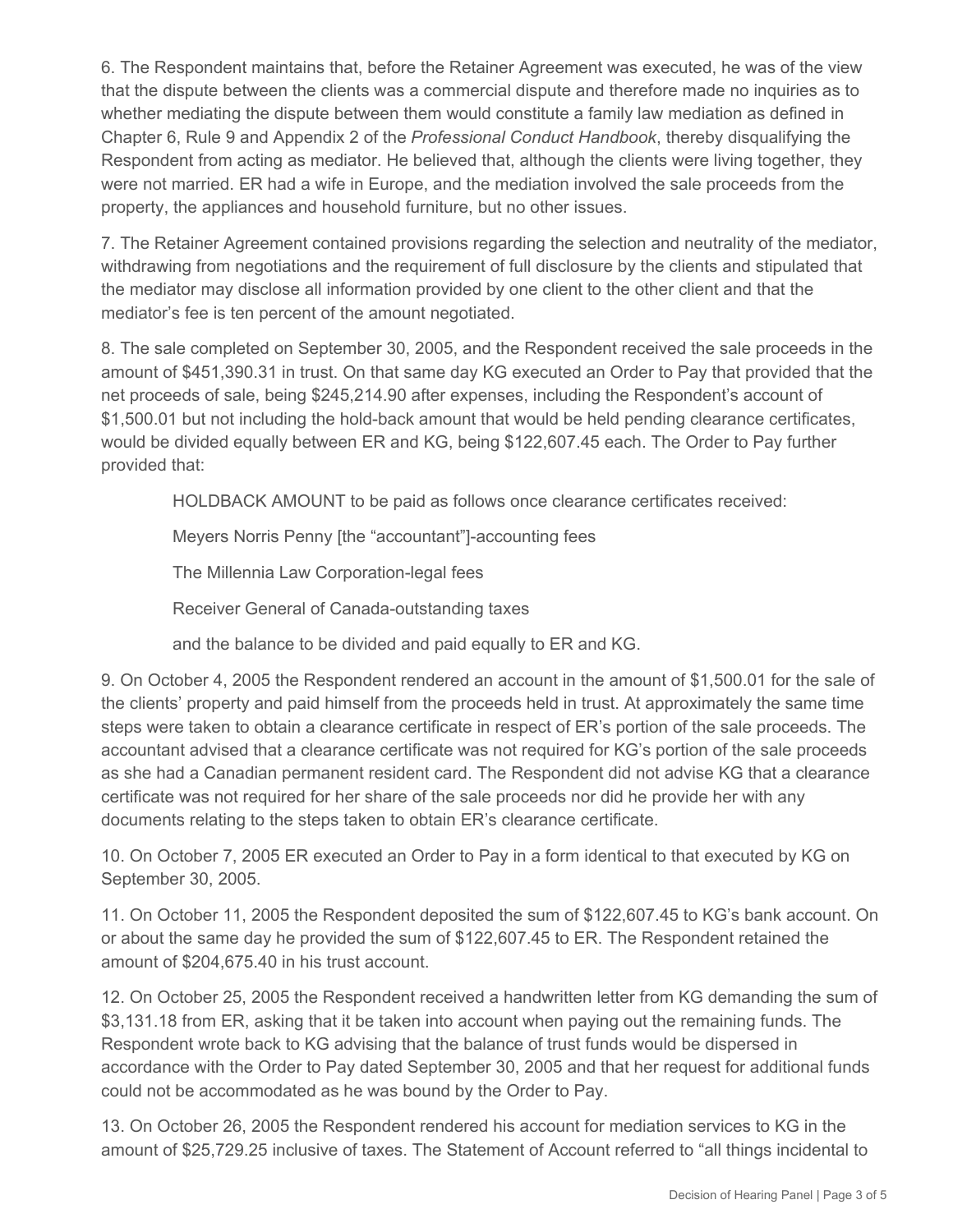the successful negotiation of the division of sale proceeds of sale pursuant to the Retainer Agreement dated September 28, 2005." The Respondent paid this account from the balance of the sale proceeds that he continued to hold in his trust account. He deposited the sum of \$76,608.45 into KG's bank account and sent her a receipt for that deposit along with a copy of the Order to Pay dated September 23, 2005 and a copy of his statement of account for \$25,729.25, which he had paid from trust.

14. On November 17, 2005 the Respondent paid the accountant the sum of \$5,843.21 for ER's withholding tax, as well as the accountant's fees. That same day he met with ER and provided him with an account for his mediation services in the amount of \$2,871.08 inclusive of taxes, which was subsequently paid from the Respondent's trust account. Ultimately ER received the balance of the sale proceeds held in the Respondent's trust account.

15. On October 11, 2006 an Appointment to review the Respondent's account was filed on behalf of KG. A complaint about the Respondent had been made on behalf of KG to the Law Society in July, 2006. The Respondent was notified of KG's complaint.

16. On November 19, 2009 the Respondent sent a without prejudice letter to KG advising her that a clerical error was made in calculating her account and offered to settle his account by refunding the sum of \$15,380.67. The Respondent then refunded the sum of \$15,380.67 to KG, which funds she received on November 30, 2009. On June 16, 2010, the Respondent further reduced his fees to \$2,500 plus HST. The assessment of his account was discontinued, and he reimbursed KG a further sum of \$8,866.49.

## **ADMISSIONS OF PROFESSIONAL MISCONDUCT**

[5] The Respondent conditionally admits that he professionally misconducted himself as follows:

(a) In the course of jointly representing his clients KG and ER in the sale of real property in or about September, 2005, the Respondent received net sale proceeds of approximately \$451,390.31 on their behalf, but failed to provide an accurate account in writing to KG of the disbursement of those funds to her, in that he failed to disclose that he had reduced the amount of legal fees payable by ER, contrary to Rule 3-48 of the Law Society Rules;

(b) In 2005, in the course of the Respondent jointly representing his clients KG and ER in the sale of real property:

(i) he did not advise each client that no information received from one of them as part of the joint representation could be treated as confidential as between them, contrary to Chapter 6, Rule 4 of the *Professional Conduct Handbook*, and

(ii) he purported to assist them as a mediator to resolve a conflict that had arisen between them without obtaining the informed consent of KG, contrary to Chapter 6, Rule 5 of the *Professional Conduct Handbook*.

(c) The Respondent acted as a mediator in a family law mediation between KG and ER regarding the division of the proceeds received from the sale of real property, in circumstances where the Respondent failed to make adequate inquiry to determine whether the dispute between them was a family law mediation, when he: (1) had previously acted for both of them in a solicitor-client relationship; (2) knew they were cohabitating at the time of the sale of the Property; (3) previously received instructions that there was to be an equal division of the sale proceeds from the Property; and (4) then became aware that the equal division of the sale proceeds had become an issue,